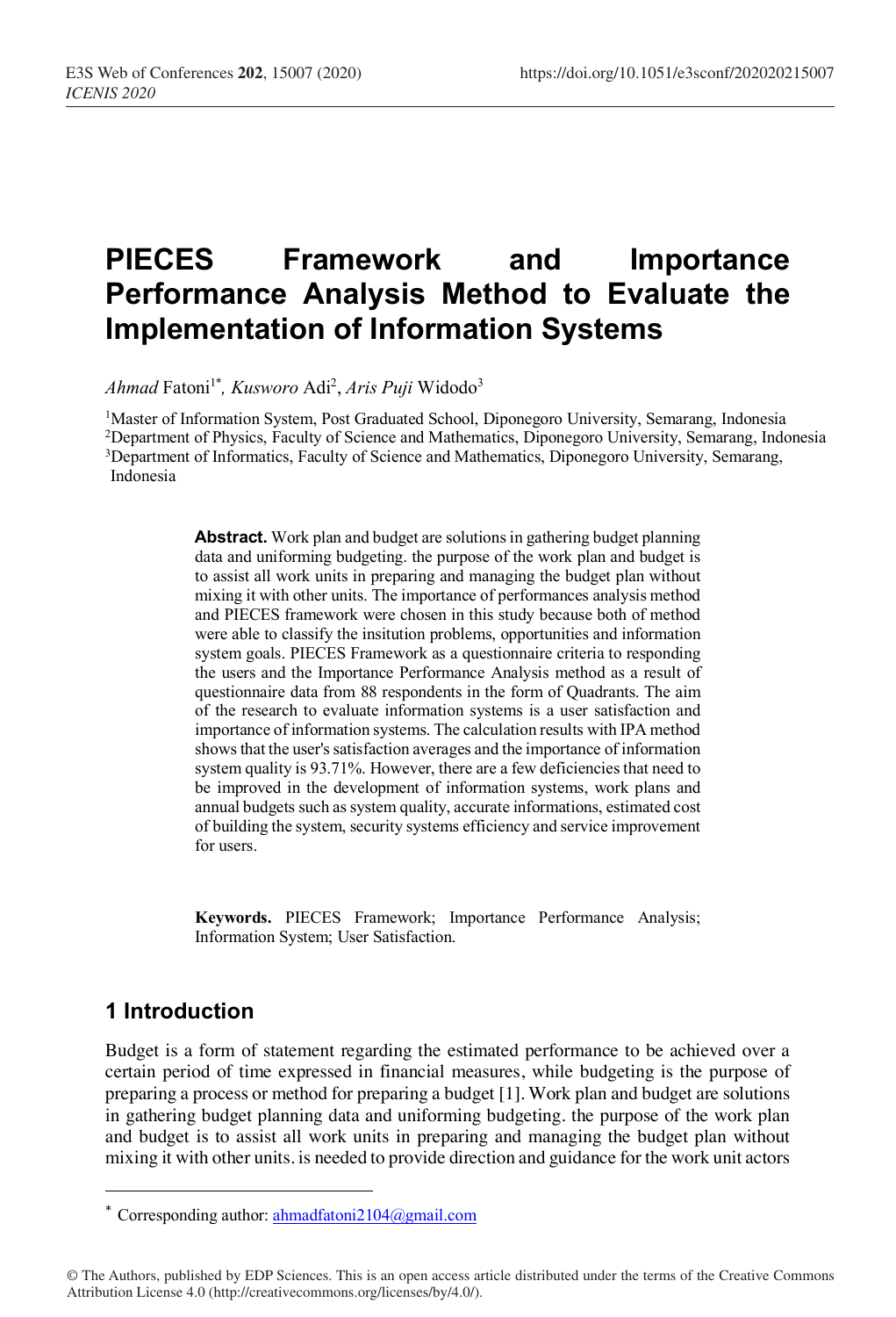in the direction of change or better goals (improvement, development) with little risk and to reduce future uncertainty. Work plan and budget are a form of unity from the details of the measured work plan containing the budget allocation that has been set by the work unit, work agenda / targets / strategies and program of activities to be implemented. Work plans and budgets that focus on current (short-term) operations and especially those related to the goal of achieving efficiency.

Annual work plan and budget or RKAT system are prepared by Diponegoro University to collect planning and budgeting data that will be carried out by Undip in one year. Thus, the management of work plans in Undip can be planned and realized properly with transparent and accountable mechanisms. Diponegoro University RKAT Information System is an application to enter performance targets based on performance indicators and activities. This system helps all work units in setting performance targets to be achieved online. Each unit can fill Sub-activities together with filling the budget through the annual work plan and budget or RKAT without mixing with other units. In addition, the RKAT is also used to revise the budget from the government that has been determined by the Budget Unit Per Work Unit (SAPSK) or Budget Implementation Entry List (DIPA). The budget revision mechanism refers to the Minister of Finance Regulation Number 206/PMK.02/2018 concerning Amendments to the Minister of Finance Regulation Number 10/PMK.02/2017 and Diponegoro University Rector Regulation number 25 of 2018.

To find out if the RKAT system is running as expected, it needs an evaluation process on the performance of the information system. Evaluation is a form of activity instrument that has been planned to assess a problem that occurred and the results can be compared as a benchmark to obtain conclusions and find solutions to solve problems that will arise. While the evaluation of information systems can be done in different ways and at different levels, depending on the purpose of the evaluation. The purpose of this information system evaluation is to assess the technical capability, operational implementation, and system utilization [2].

The PIECES Framework and Importance Performance Analysis (IPA) methods are selected in this study as they can translate the opinions of users in the form of questionnaire statements. While the IPA method is used to manage the results of the questionnaire, so that it can produce four quadrants of IPA to know which aspects should be done repair and which should be improved from the RKAT information system.

PIECES Framework method is a framework containing the categories of classification and problem-solving problems. The classification is divided into six categories according to the sequence, namely Performance, Information and Data, Economics, Control and Security, Efficiency, and Service. In addition, PIECES has three impetus namely Problem, Opportunity, and Directive [3]. In addition the PIECES Framework method also as a framework used to classify a problem, opportunities, and directives contained in the scope definition of analysis and system design. With this skeleton, it can be generated new things that can be considered in developing the system [4].

Importance Performance Analysis method is applied to measure the level of customer satisfaction and management strategy. The techniques of this method can help to measure the satisfaction of system services and diagnose the shortcomings of the system, as well as to establish priorities in the development of information systems of program plans and subsequent annual activities. Previous research on the implementation of the Importance Performance Analysis method, among others, to understand the level of importance and satisfaction level of the visitors of the zoo [5], help nurses in evaluating the satisfaction service of information systems in hospitals [6] and assess the perception of customers in the use of smartphone applications to 20 hotel network applications [7].

The IPA method can also be implemented with the methods of SWOT analysis (Strengths Weaknesses Opportunities and Threats) in formulating the strategic planning of the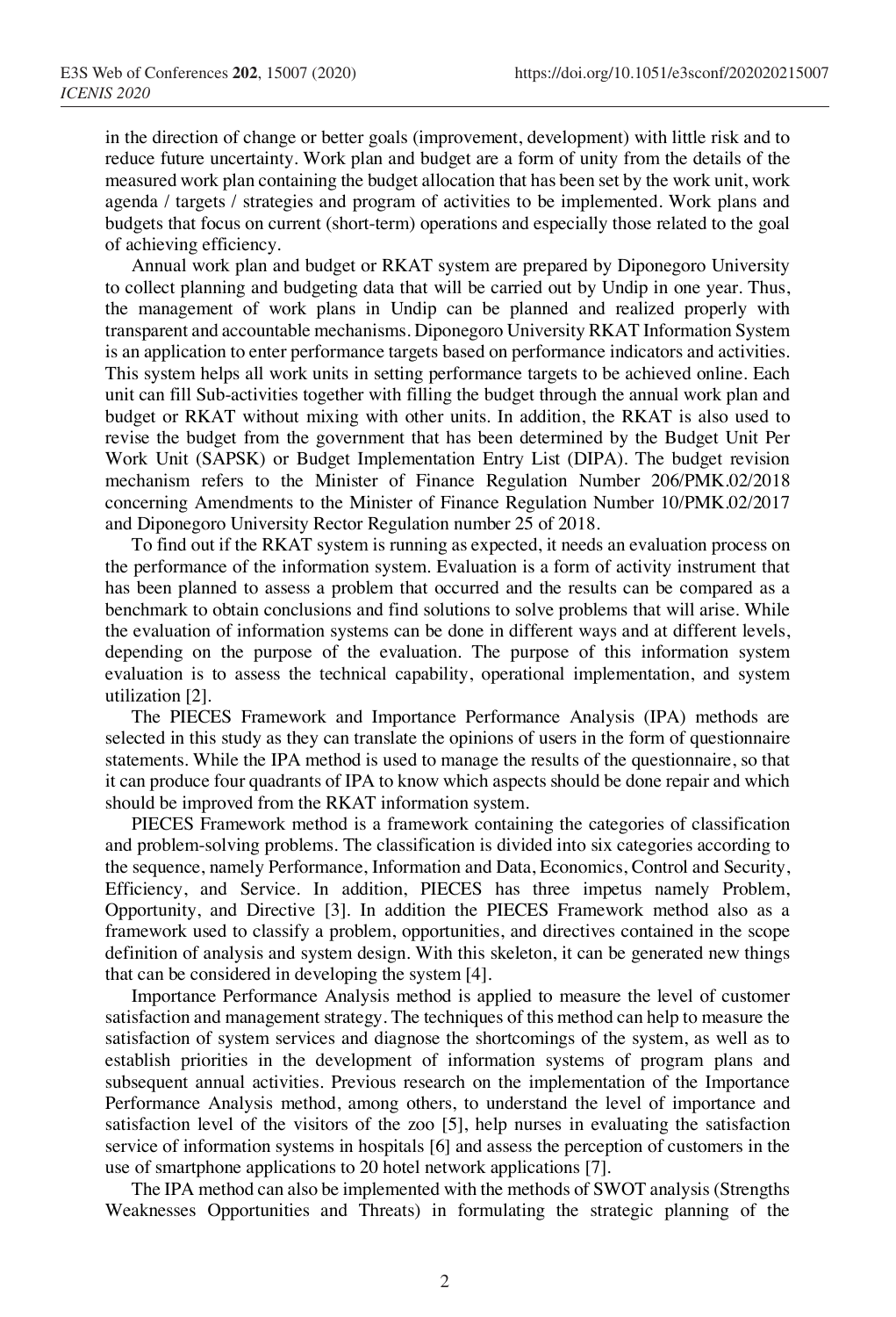Organization so that it becomes more efficient. The SWOT factors that must be maintained or upgraded can clearly be identified as the point of view of the customer [8].

## **2 LITERATUR REVIEW**

#### **2.1. Information System**

Information systems are a combination of brainware, hardware, software, communication networks, data sources, rules, and procedures for storing, displaying, changing, and deleting information within an organization [9]. While the information system are also interconnected components and work together to collect, process, store and distribute information to support decision making, coordination, control, analysis and visualization in an organization [10].

### **2.2. PIECES Framework**

The PIECES framework method is a framework used to classify a problem, opportunities, and directives contained in the scope definition of analysis and system design, so that it can be generated new things that can be considered in developing the system [11]. In PIECES there are six variables used to analyze the information system, namely:

- 1) Performance : To know the performance of a system, whether it is running properly or not, this is measured based on the speed, accuracy, and number of findings of the data generated.
- 2) Information and Data : To know how much and how clear the information will be generated for a single search.
- 3) Economics : To know the effectiveness of the implementation of the system seen in terms of financial and cost incurred.
- 4) Control and Security : To determine the extent to which supervision and control is performed in order for the system to run properly.
- 5) Efficiency : To know the efficiency of the system.
- 6) Service : To know how the service is done and to know the related problems about the service.

#### **2.3. Importance Performance Analysis**

Metode Importance Performance Analysis (IPA) ditemukan oleh Martilla dan James pada tahun 1977 sebagai analisis tingkat kepuasan pelanggan terhadap produk atau layanan organisasi. Metode IPA juga digunakan untuk mengukur tingkat kepuasan dan kepentingan pengguna berdasarkan atribut layanan jasa dan produk [12]. Penerapan metode IPA sebagai analisa untuk mengukur tingkat kepuasan pelayanan jasa yang menggambarkan bentuk kuadran-kuadran pada peta importance performance matrix [13].

The Importance Performance Analysis (IPA) technique combines the measurement of factors of importance (expectations) and performance levels (perception) into a twodimensional graphical form that makes it easy to explain data and get practical suggestions [14]. This Plot groups the attributes into four quadrants to set the allocation of limited resources, as shown in Figure 1.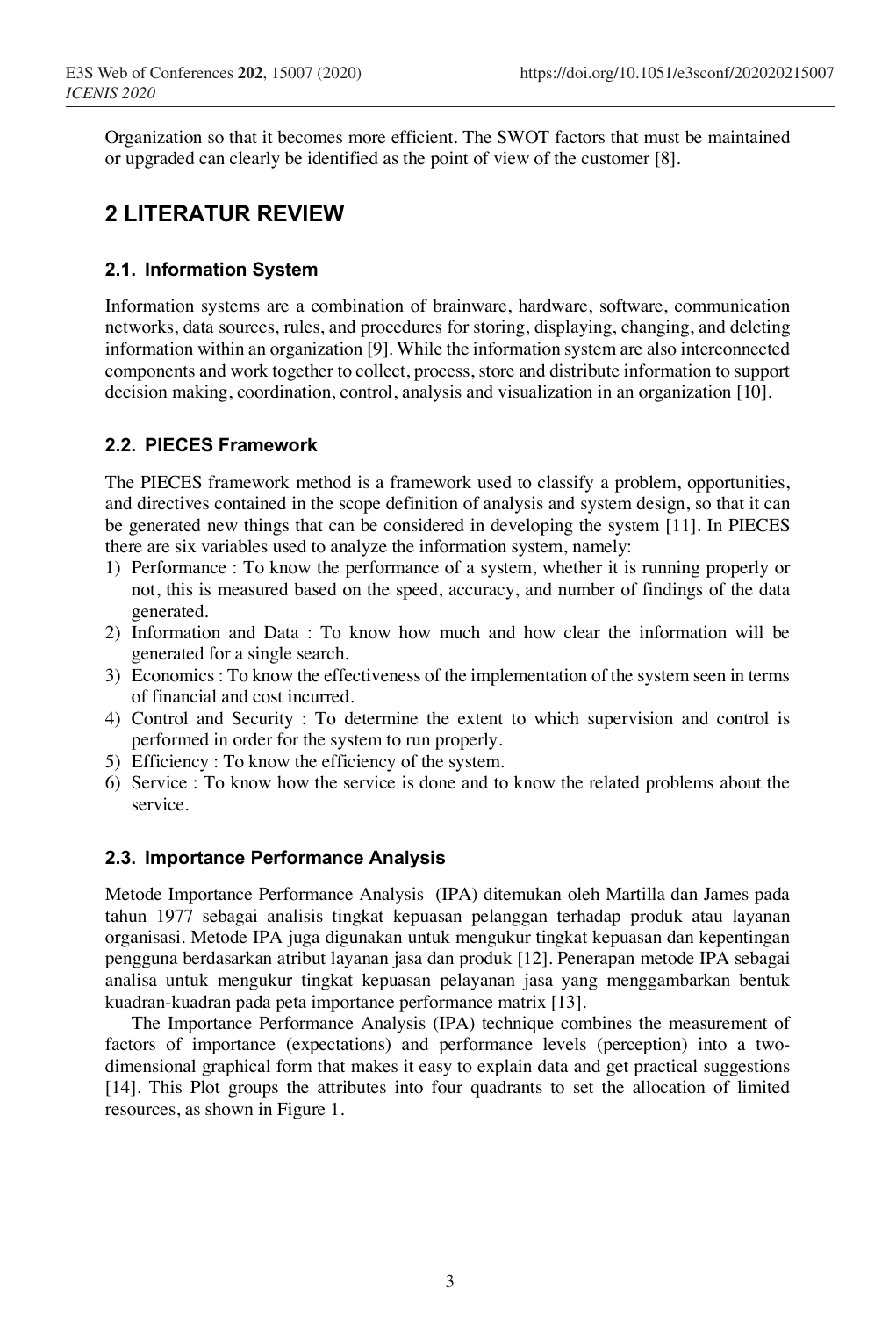|                   | Quadrant I         | Quadrant II             |
|-------------------|--------------------|-------------------------|
| Importance<br>'Y. | (Concentrate Here) | (Keep Up the good work) |
|                   | Quadrant III       | Ouadrant IV             |
|                   | (Low Priority)     | (Possibly Overkill)     |

Performance (X)

**Fig. 1.** Distribution quadrant IPA

- a. Quadrant I, the factors found in this quadrant have a high level of importance but not in accordance with the performance of the user so as to allocate resources to improve performance as expected.
- b. Quadrant II, the factors found in this quadrant have a high level of importance accompanied by a high level of performance and in accordance with the expectations of the user so that the achievement should be maintained.
- c. Quadrant III, the factor found in this quadrant has a low level of importance accompanied by a level of performance not too prioritized with relatively low expectations, thus providing too little benefit to the user's perceived.
- d. Quadrant IV, the factor contained in this quadrant has a low level of importance accompanied by an excessively high degree of performance, so that the university must allocate this quadrant resource to other quadrants requiring improved performance.

### **3 Research Method**

### **3.1. Type of Research**

This type of research conducted by researchers is a quantitative descriptive that aims to describe, describe the sharing of conditions and situations from various assumptions in the community which is used as an object of research, in this study the object is the Information Systems User [15].

#### **3.2. Research Instruments**

The research instrument used was a questionnaire as an instrument to obtain information about the level of satisfaction and importance of the information system to users. This questionnaire was made based on 6 variables from PIECES Framework. The object of this research is an information system of annualy work plan and budget at Diponegoro University and the source of primary data or samples is 88 users who have used the system.

#### **3.3. Data collection**

Data collection was carried out using survey techniques based on the PIECES framework, namely by distributing online questionnaire statements to users of the Diponegoro university's annual program planning and activity program. The Questionnaire is created using the PIECES Framework variable shown in table 1 and 2.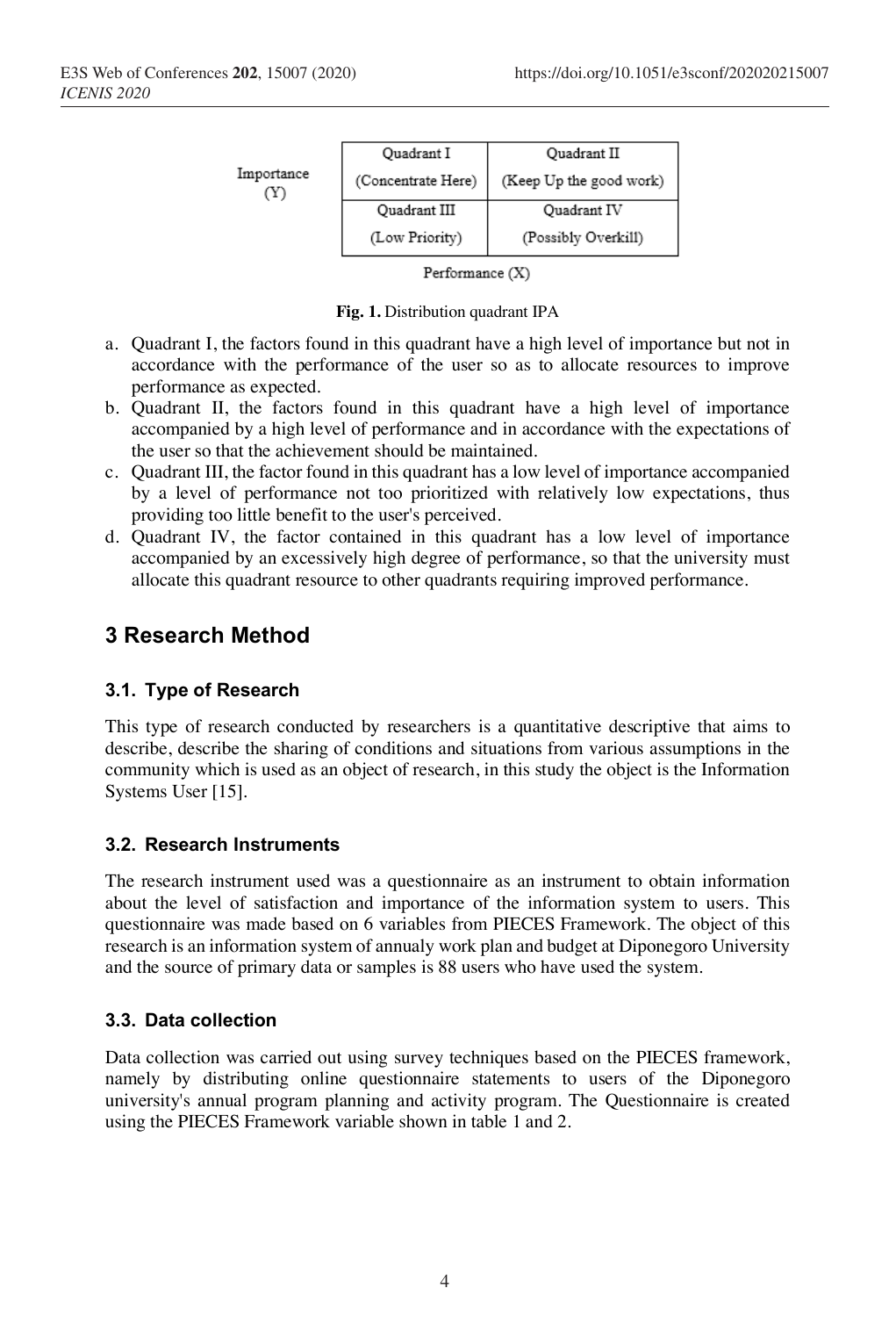| No | Variable             | Code | Number of statements |
|----|----------------------|------|----------------------|
|    | Performance          | K 1  |                      |
|    | Information and Data | K2   |                      |
| 3  | Economy              | K3   |                      |
| 4  | Control and Security | K4   |                      |
|    | Efficiency           | K5   |                      |
|    | Service              | K6   |                      |

#### **Table 1.** Domain PIECES Framework

| No             | Variable             | Statement                                                                                                          |
|----------------|----------------------|--------------------------------------------------------------------------------------------------------------------|
| 1              | Performance          | Information System annual work plan and budget are very                                                            |
|                |                      | accessible by user.                                                                                                |
|                |                      | Information Systems annual program plans and activities                                                            |
|                |                      | can operate a number of orders in a relatively short time,                                                         |
|                |                      | without experiencing obstacles.                                                                                    |
|                |                      | Information System annual program plans and activities                                                             |
|                |                      | always run stable.                                                                                                 |
|                |                      | The amount of data that can be processed by Information                                                            |
|                |                      | System annual program plans and activities in time units is                                                        |
|                |                      | in accordance with what is expected.                                                                               |
|                |                      | The Total amount of time required to perform data                                                                  |
|                |                      | processing to generate information is done quickly.                                                                |
| 2              | Information and Data | Data stored by RKAT information system has been stored<br>according to which is inserted into the system.          |
|                |                      | RKAT Information System was not able to store data that                                                            |
|                |                      | was not to supposed.                                                                                               |
|                |                      | Data that contains errors or incorrect data may be stored by                                                       |
|                |                      | the RKAT information system.                                                                                       |
|                |                      | The information generated by the RKAT information<br>system is as required.                                        |
|                |                      | Information generated by the RKAT information system<br>just in time.                                              |
|                |                      | The information Format generated by RKAT information<br>system is useful and can be used by users of such systems. |
|                |                      | Information presented information systems RKAT is easy<br>to learn and understand.                                 |
|                |                      | Information generated by the RKAT information System                                                               |
|                |                      | are reliable or trustworthy.                                                                                       |
|                |                      | The costs incurred by Diponegoro University became                                                                 |
| 3              | Economy              | lighter with the information system of RKAT compared to                                                            |
|                |                      | using conventional means.                                                                                          |
|                |                      | There are significant changes in terms of development and                                                          |
|                |                      | growth in the presence of information system RKAT.                                                                 |
|                |                      | The form of security contained in the RKAT information                                                             |
| $\overline{4}$ | Control and Security | system is already able to maintain data or information from                                                        |
|                |                      | various forms of cheating or crime.                                                                                |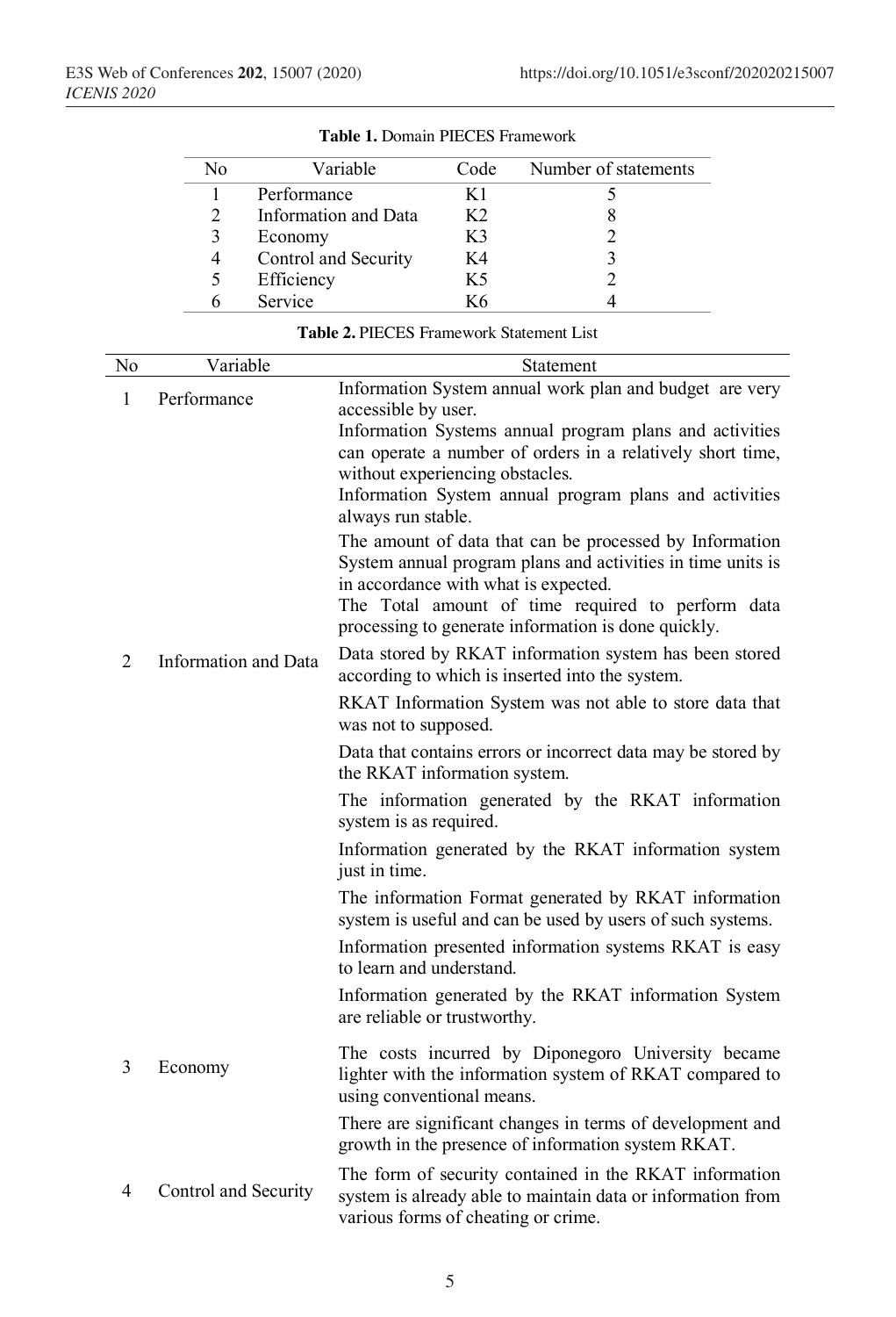| No. | Variable   | <b>Statement</b>                                                                                                  |  |
|-----|------------|-------------------------------------------------------------------------------------------------------------------|--|
|     |            | Management in authorizing and determining access control<br>to the use and operation of the system is obvious.    |  |
|     |            | There is centralized control over data usage.                                                                     |  |
| 5   | Efficiency | The system used now further lightens students both in terms<br>of cost and time.                                  |  |
|     |            | The use of information systems RKAT is very instrumental<br>in the program plan and annual university activities. |  |
| 6   | Service    | The party that handles the system provides assistance to<br>users in the use of information systems RKAT.         |  |
|     |            | The RKAT information system is easy to use, learn and<br>understand                                               |  |
|     |            | The RKAT information system is coordinated<br>and<br>integrates with other systems.                               |  |
|     |            | The RKAT information System can provide<br>vour<br>satisfaction as a user in need of information.                 |  |

#### **3.4. Importance Performance Analysis Method**

The process of data analysis using the Importance Performance Analysis (IPA) method is obtained from the questionnaire using the Likert scale [18], which aims to measure the level of satisfaction and interest of the respondents based on the approval of a series of statements given.

| <b>Table 3.</b> Likert Scale of Satisfaction |  |
|----------------------------------------------|--|
|----------------------------------------------|--|

| <b>Answer Options</b>  | Score |
|------------------------|-------|
| Very Satisfied         | 5     |
| Satisfied              |       |
| <b>Ouite Satisfied</b> | 3     |
| Unsatisfied            | 2     |
| Very Dissatisfied      |       |

| <b>Table 4.</b> Likert Scale of Interest |
|------------------------------------------|
|------------------------------------------|

| <b>Answer Options</b> | Score |
|-----------------------|-------|
| Very Important        | 5     |
| Important             |       |
| Hesitant              | 3     |
| Not Important         | 2     |
| Not very Important    |       |

Then determine the average use of the satisfaction level by using the following equation of the formula.

$$
RK = \frac{JSK}{JK}
$$

Where  $RK = \text{average satisfaction or importance}, JSK = \text{Amount of questionnaire scores},$  $JK =$  Amount of questionnaires [19].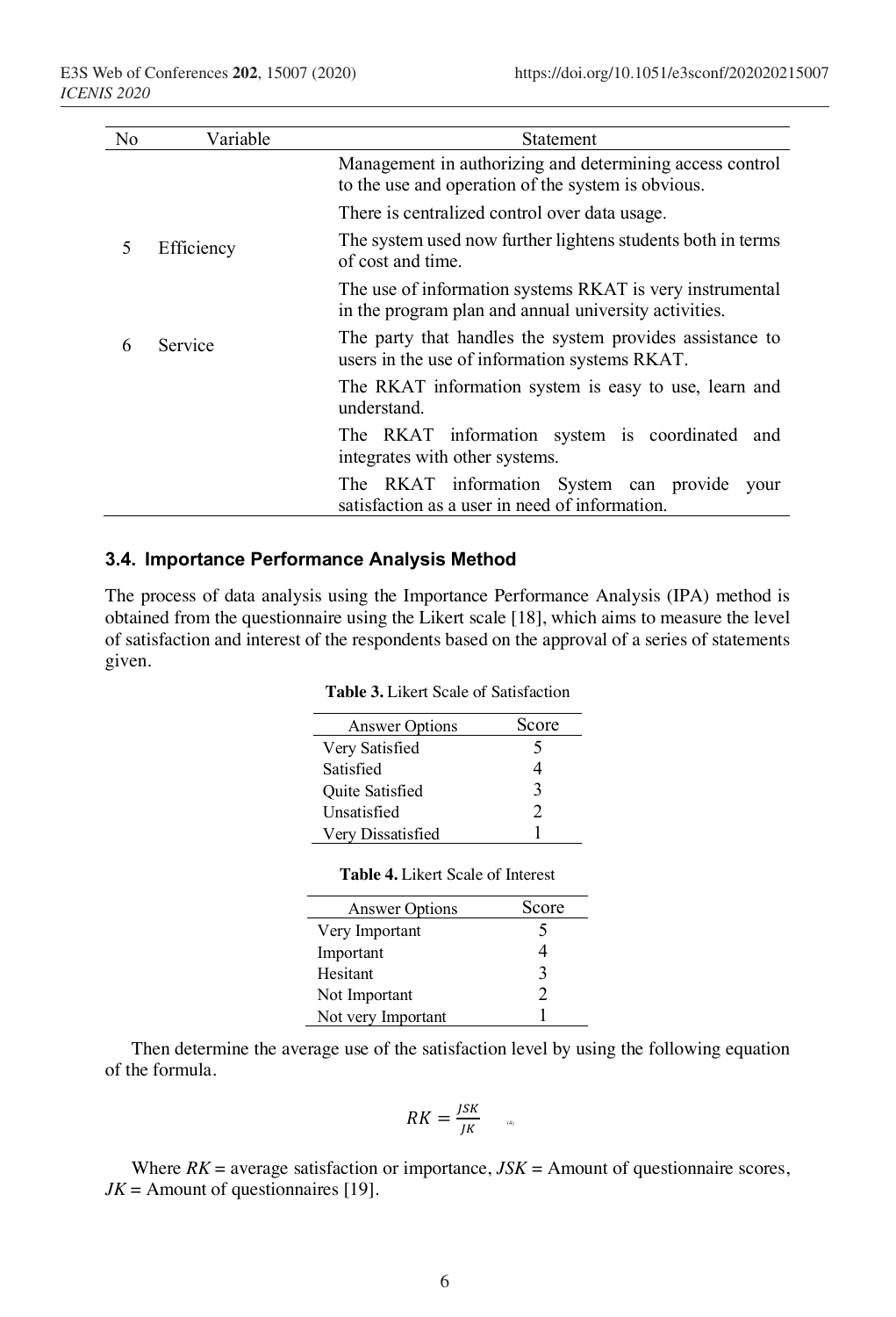The Importance Performance Analysis calculation is done in three steps.

Step I : Calculates the level of conformity to determine the magnitude of the user's satisfaction level to the existing service, using the following formula.

$$
T_k = \frac{x}{Y} * 100\% \quad \text{a}
$$

with  $T_k$  states the level of conformance from users,  $X$  declares the value of the average performance assessment, and Y declares the value of the average user expectation rating.

Step II : Determining the position map of the points of interest and performance, creating a chart that is delimited with two intersecting lines perpendicular, thus forming the four intersecting quadrants at the following points.

$$
\bar{X} = \frac{\sum x_i}{n} \qquad \Box
$$

$$
\bar{Y} = \frac{\sum Y_i}{n} \qquad \Box
$$

where  $\bar{X}$  states the average value of expectations or interests,  $\bar{Y}$  states the average score of perception or performance, and  $n$  state amount of respondents [20].

| Value Range   | <b>Satisfaction Predicate</b> | Predicate Interests |
|---------------|-------------------------------|---------------------|
| $1,00 - 1,79$ | Very Dissatisfied             | Not Very Important  |
| $1,80 - 2,59$ | Unsatisfied                   | Not important       |
| $2,60 - 3,39$ | <b>Ouite Satisfied</b>        | Pretty Important    |
| $3,40 - 4,79$ | Satisfied                     | Important           |
| $4,80 - 5,00$ | Very Satisfied                | Very Important      |

**Table 5.** Average Satisfaction and Interest

Step III : Analyzing all variables that have an influence on the quality of the service by creating graphs of the four quadrants.

### **4 Result and Discussion**

The results and discussion of the research that has been carried out are based on the research methodology.

#### **4.1. Research Instruments**

The Research Instrument uses a list of questions that can be seen in table 5.

#### **4.2. Data Analysis and Calculation Results**

Based on the data analysis and calculation results of the average number of satisfaction and importance using the PIECES framework above that has been collected from 88 respondents obtained data as shown in table 6 and table 7.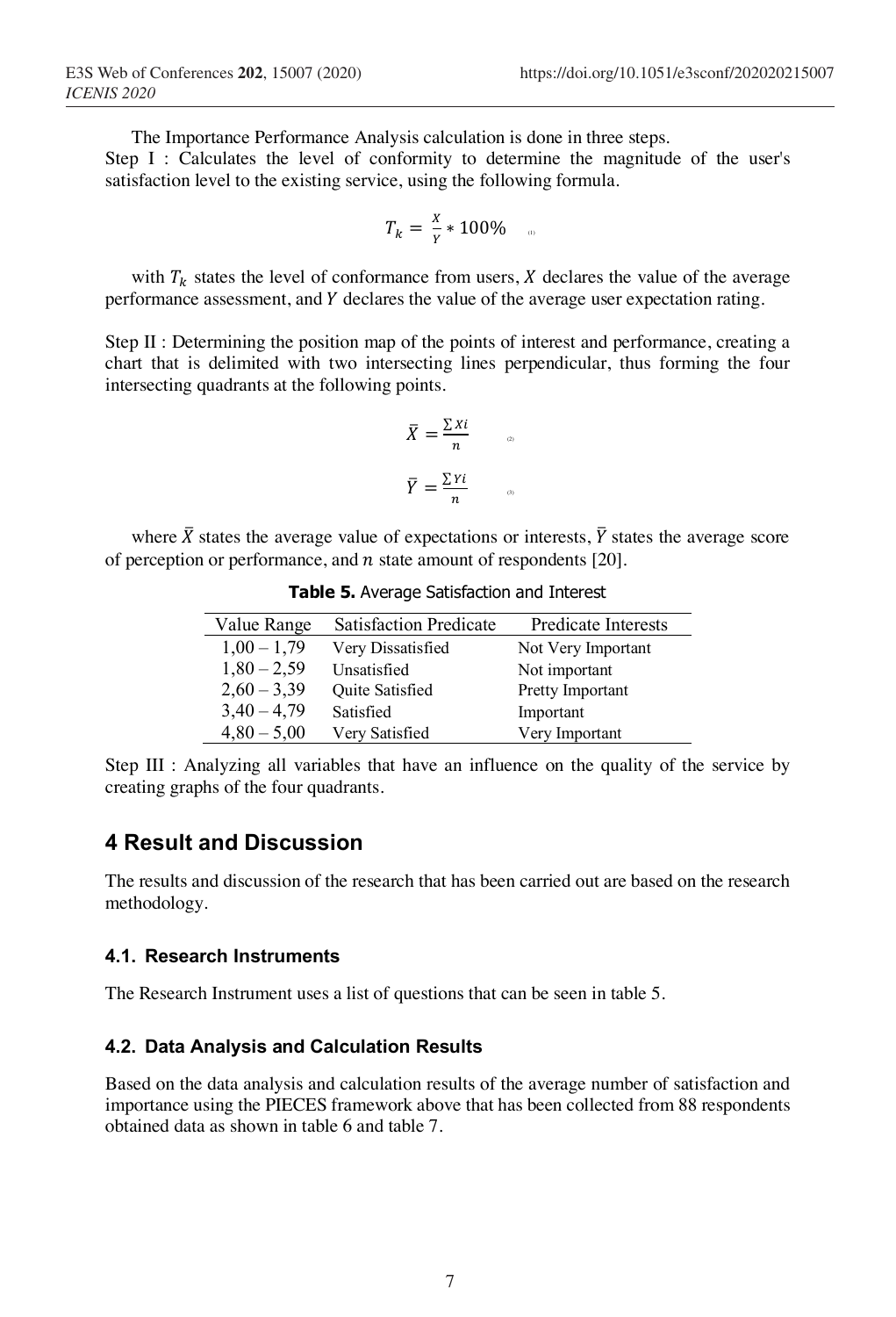| Variable             | Average | Predicate |
|----------------------|---------|-----------|
| Performance          | 3,99    | Satisfied |
| Information and Data | 3,99    | Satisfied |
| Economics            | 3,82    | Satisfied |
| Control and Security | 3,91    | Satisfied |
| Efficiency           | 4,14    | Satisfied |
| Service              | 3,96    | Satisfied |
|                      |         |           |

**Table 6.** Tabulate the questionnaire level of user satisfaction

| Variable             | Average | Predicate |
|----------------------|---------|-----------|
| Performance          | 4,30    | Important |
| Information and Data | 4,22    | Important |
| Economics            | 3,99    | Important |
| Control and Security | 4,35    | Important |
| Efficiency           | 4.27    | Important |
| Service              | 4.30    | Important |

From this data, an analysis process using the IPA method is then carried out, in order to obtain the results as shown in the fig. 2.





Based on the results of the four quadrant IPA graph in Fig. 2 it can be concluded that the criteria that enter each quadrant based on the PIECES framework can be shown in the table 8.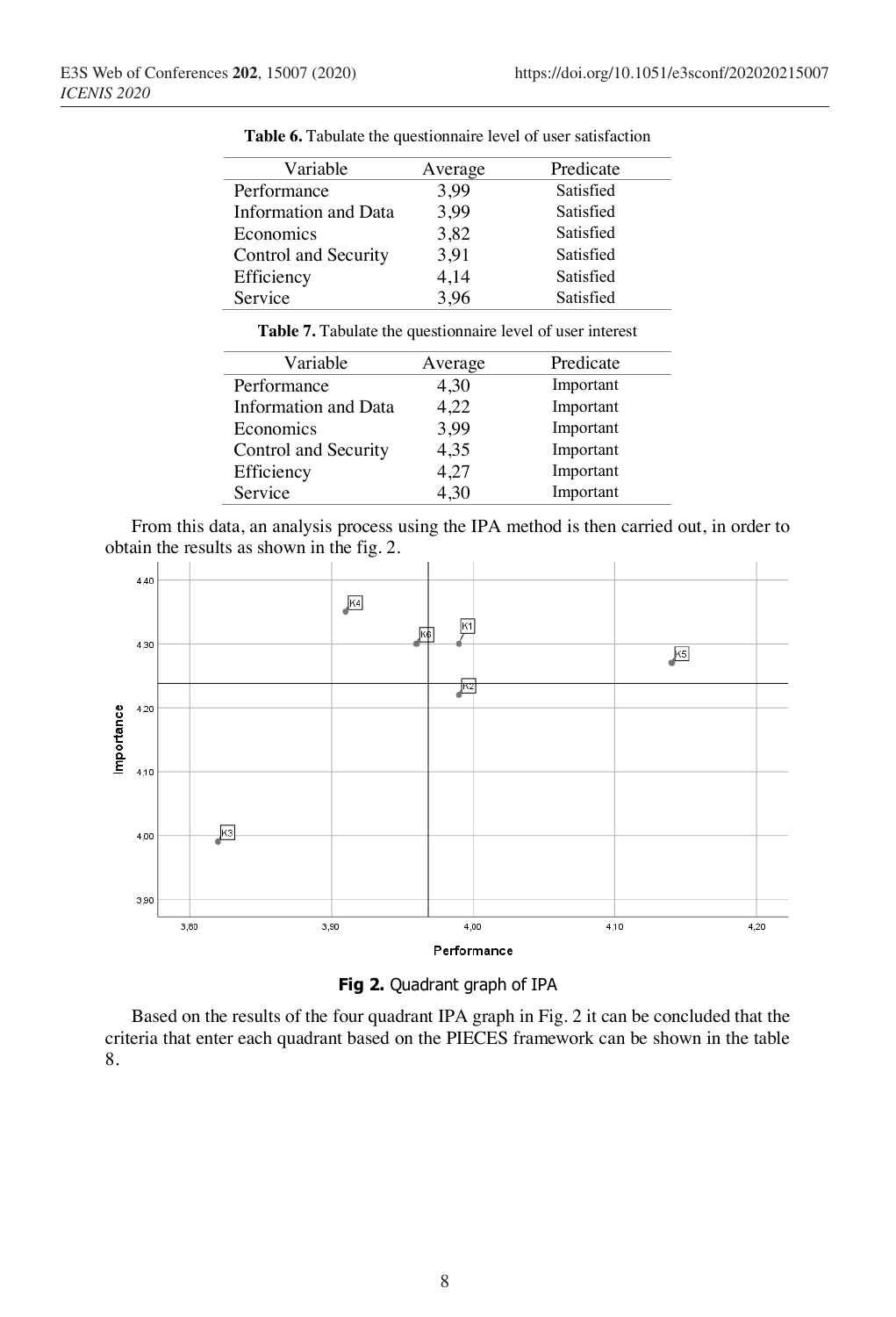| Variale              | Code           | <b>Ouadrant</b>   | Information           |
|----------------------|----------------|-------------------|-----------------------|
| Performance          | K1             | Quadrant II       | Keep up the good work |
| Information and Data | K <sub>2</sub> | Quadrant II       | Keep up the good work |
| Economics            | K3             | Quadrant IV       | Possible Overkill     |
| Control and Security | K4             | Quadrant III      | Low Priority          |
| Efficiency           | K5             | Quadrant II       | Keep up the good work |
| Service              | K6.            | <b>Ouadrant I</b> | Concentrate Here      |

#### **4.3. Satisfaction Conformity Analysis and User Interests**

The results of the suitability level analysis to determine the level of satisfaction and importance by applying the Importance Performance Analysis method can be shown in table 9.

| Code           | Calculations | Information           |
|----------------|--------------|-----------------------|
| Domain         | Result       |                       |
| K1             | $93\%$       | Keep up the good work |
| K <sub>2</sub> | $95\%$       | Keep up the good work |
| K3             | $96\%$       | Possible Overkill     |
| K4             | $90\%$       | Low Priority          |
| K5             | 97%          | Keep up the good work |
| K6             | 92%          | Concentrate Here      |

**Table 9.** Analyze The Suitability Level

#### **4.4. Discussion Quadran**

Discussion of the results of the IPA quadrant shown in the table. 8 states that the variables of each quadrant, as follows:

- 1. Quadrant I: Quadrant I show the level of importance is quite high but the satisfaction is relatively low so it needs improvement in terms of increasing user satisfaction of information systems. The variable in this quadrant is K4 (Control and Security) and K6 (Service).
- 2. Quadrant II: Quadrant II shows a relatively high level of importance and satisfaction that matches the user's expectations and needs to be maintained. The variables in this quadrant are K1 (Performance) and K5 (Efficiency).
- 3. Quadrant III: Quadrant III shows the level of importance and satisfaction is low enough so that it does not need improvement because it is not the user's top priority. The variable in this quadrant is K3 (Economics).
- 4. Quadrant IV: Quadrant IV shows the level of importance is quite low but has a high level of satisfaction that needs improvement to improve the interests of users. The variable in this quadrant is K2 (Information and Data),

# **5 Conclusions**

Based on the results of data calculations on 88 respondents using RKAT Information Systems to evaluate the level of satisfaction and importance of the RKAT information system, the authors can conclude that the system has provided user satisfaction and is considered important in facilitating the budget planning process at Diponegoro University. The results of the suitability level are Performance 92.81%, Information and Data 94.71%, Economics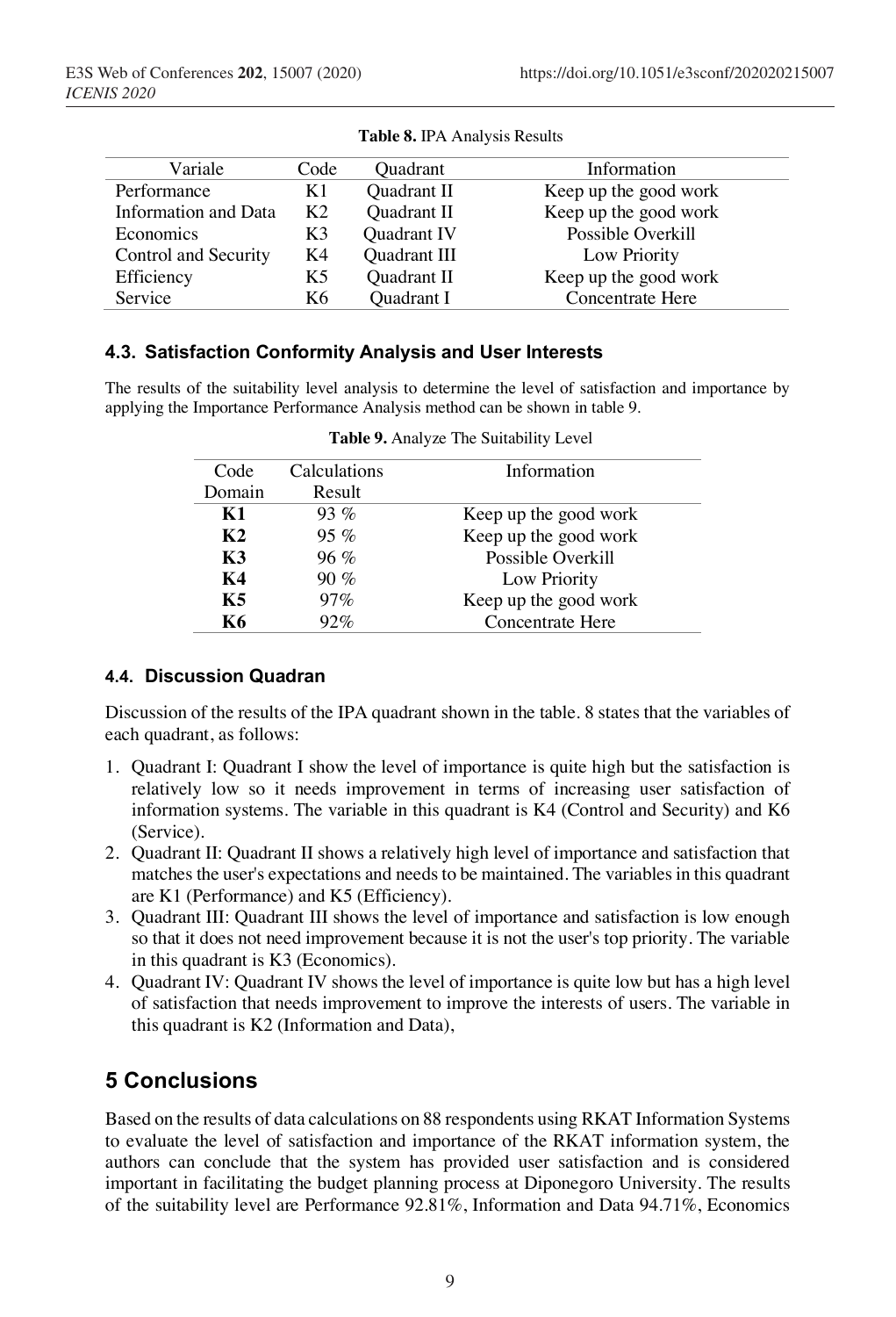95.59%, Control and Security 89.90%, Effeciency 97.07%, Service 92.20%. for an average yield level of satisfaction and importance of 93.71%. But there is still a need for improvement and further development to increase user satisfaction and interests in the RKAT information system such as system quality, accurate information, estimated costs to build systems, security systems, efficiency and service improvement for users.

# **Acknowledge**

The preparation and research of this paper were successful with the support and assistance of various parties. The author would like to thank the scholarship program PasTi, from the Ministry of research, technology, and higher education, Indonesia, which provided research funding assistance. Kusworo Adi and Aris Puji Widodo, lecturers in the Information Systems Masters, graduate school, Diponegoro University, who have given directions and guidance on research transcripts and all who have supported and assisted my research.

## **References**

- 1. Mardiasmo, Akuntansi Sektor Publik, Yogyakarta: ANDI (2009).
- 2. Tullah, Rahmat and Muhammad Iqbal Hanafri, Evaluation of information System implementation in Polytechnic LP3I Jakarta with Pieces method. ISSN: 2088-1762. Jakarta: *Cursor Scientific Journal*, 22-28 (2014).
- 3. L. Whitten, Jeffrey, & D. Bentley, Lonnie, System Analysis & Design Methods Seventh Edition. New York, USA : McGraw-Hill (2007).
- 4. Supriyatna, Adi, Maria, dan Vivi, Analysis of user satisfaction rate and importance level of application of DJP Online Information System with PIECES framework. ISSN: 2477-698X. *Khazanah Informatika,* **3** (2017).
- 5. Lee, H., Measurement of visitor' statisfaction with public zoos in korea using importance-performance analysis, Tourism Management **47**, 251-260 (2015).
- 6. Cohen, J.F., Coleman, E., dan Kangethe, M.J., An Importance-performance analysis of hospital information system attributes. A nurses' perspective, International Journal of Medical Informatics **86**, 82-90, 2016.
- 7. M. Chen, H. Murphy, S. Knecht, An Importance Performance Analysis of smartphone applications for hotel chains, Journal of Hospitality and Tourism Management, 69-79 (2016).
- 8. Phadermrod, B., Crowder, R.M., and Wills, G.B., Importance-performance Analysis based SWOT Analysis, International Journal of Information Management **44**, 194-203 (2019).
- 9. O'Brien and Marakas, Management Information System. McGraw Hill, New York (2010).
- 10. Laudon, Kenneth C & Laudon, Jane P., Manegement Information System: Managing Digital Companies Issue 13. Jakarta: Salemba four publisher (2014).
- 11. Rellanti Diana Kristy dan Wahyu Andhyka Kusuma, Level of satisfaction analysis and importance of implementation of information system Muhammadiyah University Malang. ISSN:2579-5422. Malang: Teknika: Engineering and Sains Journal, **2**, Juni 2018, 17-24 (2018).
- 12. Wu, C.H., Lee, Y.C., Cheng, Y.C., dan Tasi, S.B., The use of Importance Performance Analysis (IPA) in evaluating bank services, International Conference on Service Systems and Service Management (ICSSSM), 654–657 (2012).
- 13. C. M. N. Faisal, M. Gonzalez-Rodriguez, D. FernandezLanvin, and J. De Andres-